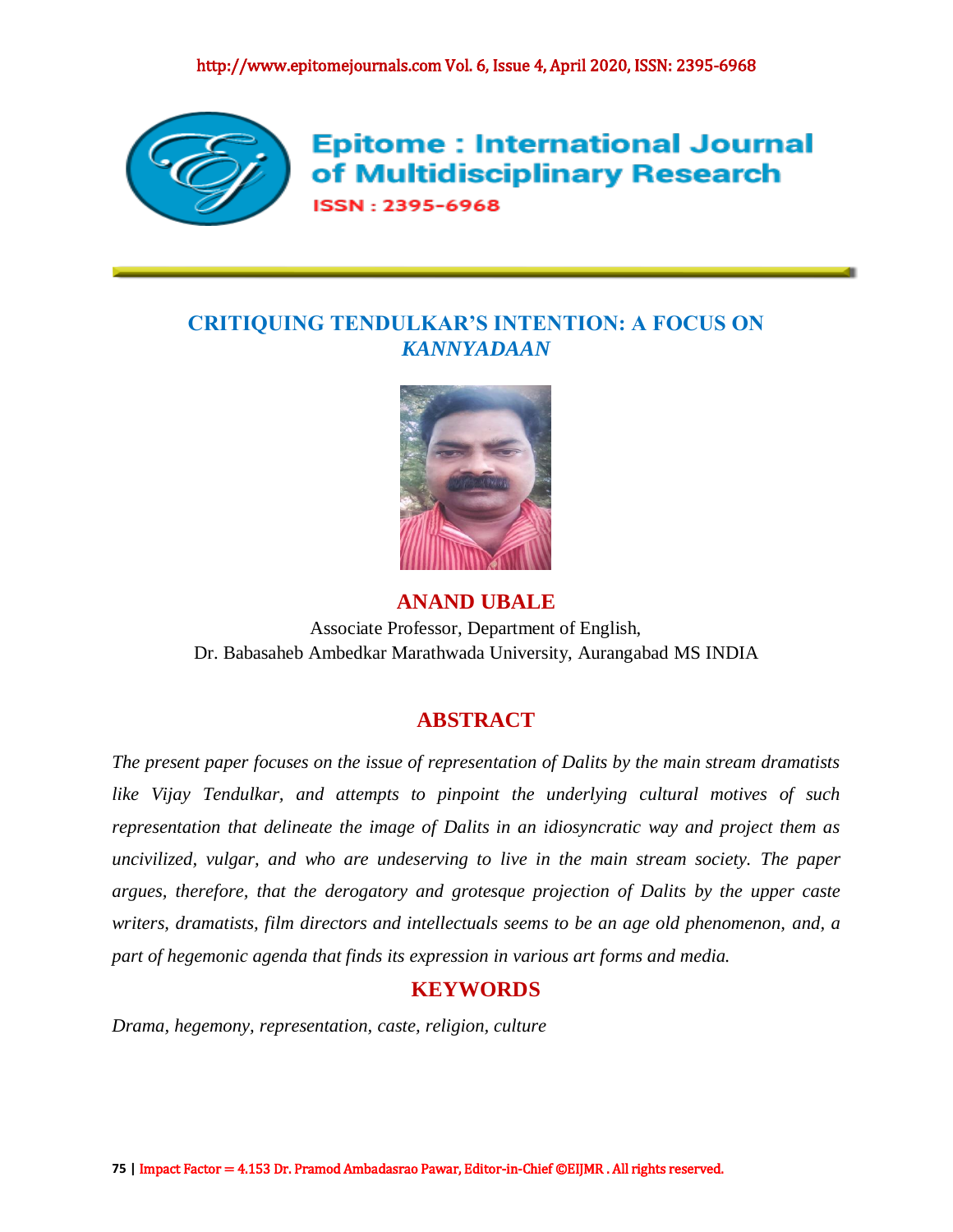## **RESEARCH PAPER**

Grotesque portrayal of the low caste/class masses by the upper caste/class artists and media in various art forms is not a recent phenomenon, rather, it has been a part of ideology, since time immemorial, which establishes and perpetuates every sort of hegemony. Ideology basically seeks to naturalize the stereotypes created and established by the ruling castes and classes in any society, so that, there remains least possibility of doubts and questions from the side of the masses regarding the authenticity and validity of the cultural-religious construct which dominates, regulates and governs the life of the masses. Ideology becomes, in this way, an instrument for the dominant castes/classes to hegemonize, and further the agenda of domination. Thus, consciously or unconsciously, on the part of artists, ideology finds its expression in various art forms and other cultural products and influences the psyche of the masses. Many artists claim that their artistic creation does not belong to any ideology- religious, political or cultural per se, and, at the same time, many readers, teachers and scholars naively believe that art does not belong to any ideology, it's neutral. As a matter of fact, believing innocently means being vulnerable to the ideological designs and scholarly strategies of the dominant and ruling castes/classes which are meant to victimize and exploit the masses. Apart from other art forms, drama has also been used, by the so called main stream artists, to propound and disseminate certain hegemonic ideology. Most of the times, the upper caste writers and directors deliberately and consciously propound the hegemonic ideology, and, sometimes unconsciously this is done by them, as they are also the victims of naturalized stereotypes. Therefore, art cannot be conceived as neutral, it certainly projects certain ideology, that too political, and becomes complicit in the larger subterranean agenda of that ideology to which it advocates.

Ruling castes/classes always portray the essentialist picture of the society, its castes/classes and their world view, the characters from upper and lower castes/classes and disseminate a certain kind of message that designs the mindset of the people that upper castes/classes are noble, generous, compassionate, and humanitarian while the lower castes/classes are brutes, beasts, uncivilized et cetera. Attribution of certain characteristics to certain castes/classes emerge as the perpetual paradigms and historical –sociological facts which are cherished for generations together, emphasized, repeatedly, through educational institutions, course contents, cultural products, state agencies et cetera. Such attribution assumes the form of discourse in course of interpretation and reinterpretation, projection and re-projection, and plays the key role in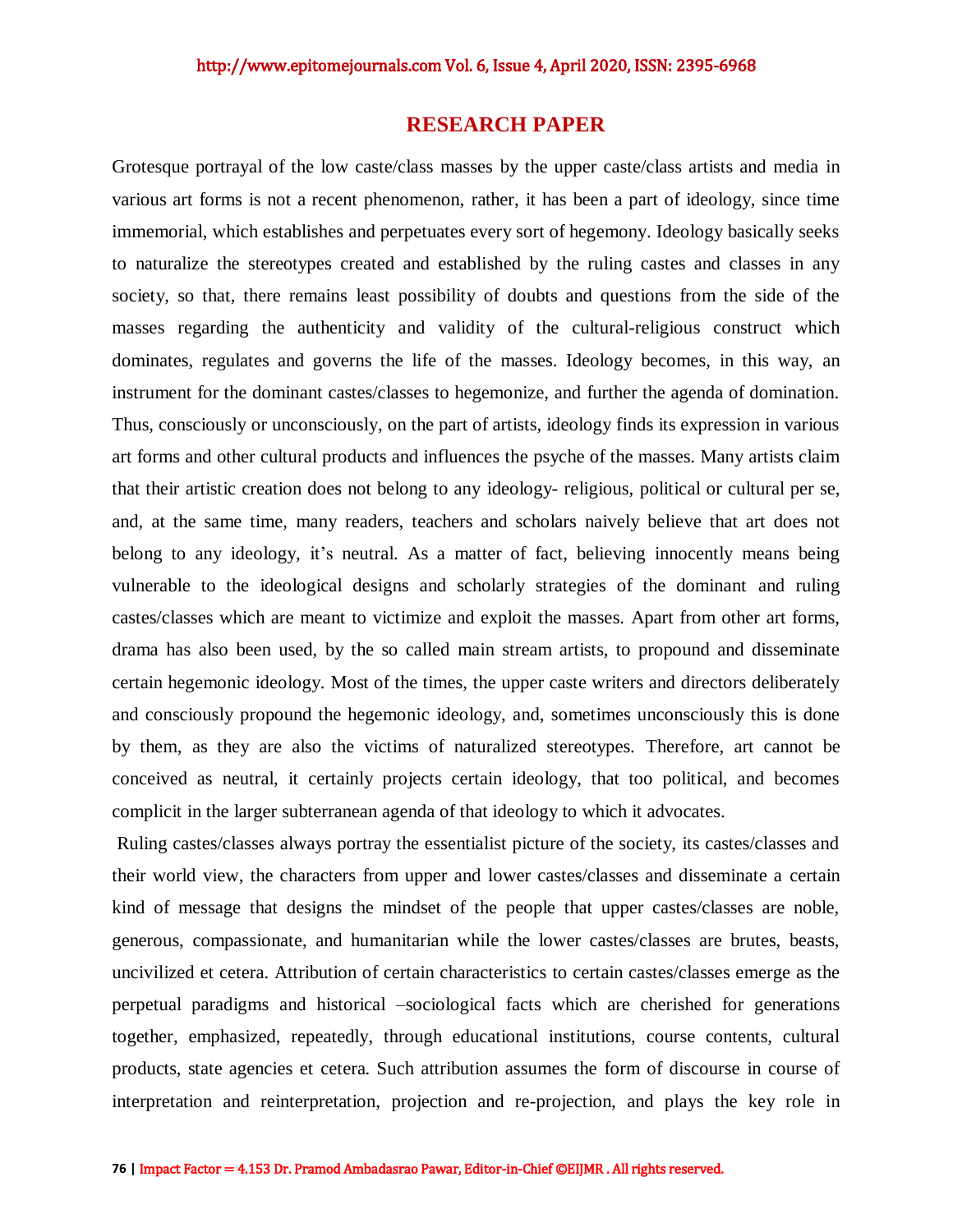### http://www.epitomejournals.com Vol. 6, Issue 4, April 2020, ISSN: 2395-6968

establishing and perpetuating the power of the dominant caste/class. Depiction of the Dalit person as a brute is also a part of the larger agenda of attribution of certain characteristics to certain castes, and image formation through certain cultural codes which are strategically designed and laid down and endorsed by the main stream media and literary/cultural practices. Vijay Tendulkar, the most seminal name in the province of Marathi Drama, depicts a Dalit youth as a stereotype and projects him as uncivilized and unfit for the mainstream society in his much acclaimed play, *Kanyaadan*.

Mainstream Marathi theatre, generally, never touches the life and the issues of the lower castes, however, the strong wave of Dalit literature and theatre and Dalit movement compelled the mainstream to take cognizance. However, the prejudiced and biased mainstream started to project the Dalit people in derogatory manner, and Tendulkar's *Kannyadaan* is the best example of this. *Kannyadaan* is a story of a Dalit youth Arun Athavale who is a creative writer and engaged in love affair with a Brahmin girl Jyoti. Jyoti is daughter of well-known socialist leader and thinker Mr. Nathrao Devlikar. Jyoti loves the poetry and autobiography of Arun declares that she is going to marry him. Being a socialist leader Nathrao apparently appreciates Jyoti's decision, but Seva, his wife and a stereotype Brahmin middle class woman opposes it. She is doubtful about the future of Jyoti, she does not like Arun and his culture. But she is left helpless before the strong will power of Jyoti and support of Nath as well.

Post marriage life of Jyoti is just a hell. She is frequently beaten up by Arun. He emerges as a heavy drunkard. Even when Jyoti is pregnant he beats her in stomach. Nath becomes angry with this but he is also helpless and repents for his decision to support the marriage. He wants his daughter to live in his own home, but in the end, Jyoti declares to continue to live with Arun as his wife. This is the theme of the play so far. In the note on *Kannyadaan*, it has been registered that "At the end, Jyoti is forced to come to terms with her fate as Arun's wife, as she realizes that it is not possible to improve people and change society. Tendulkar has focused on a problem that there is no bridge between the various sections of society, and that the attempts to overcome taboo often lead to greater pitfalls than one can handle."(597)

Tendulkar wrote *Kannyadaan* during those days when Dalit literature and Dalit writers were being acclaimed across India. Dalit intellectuals had started to interrogate the authenticity and validity of the Hindu sacerdotal scriptures which were discriminating and exploitative. Their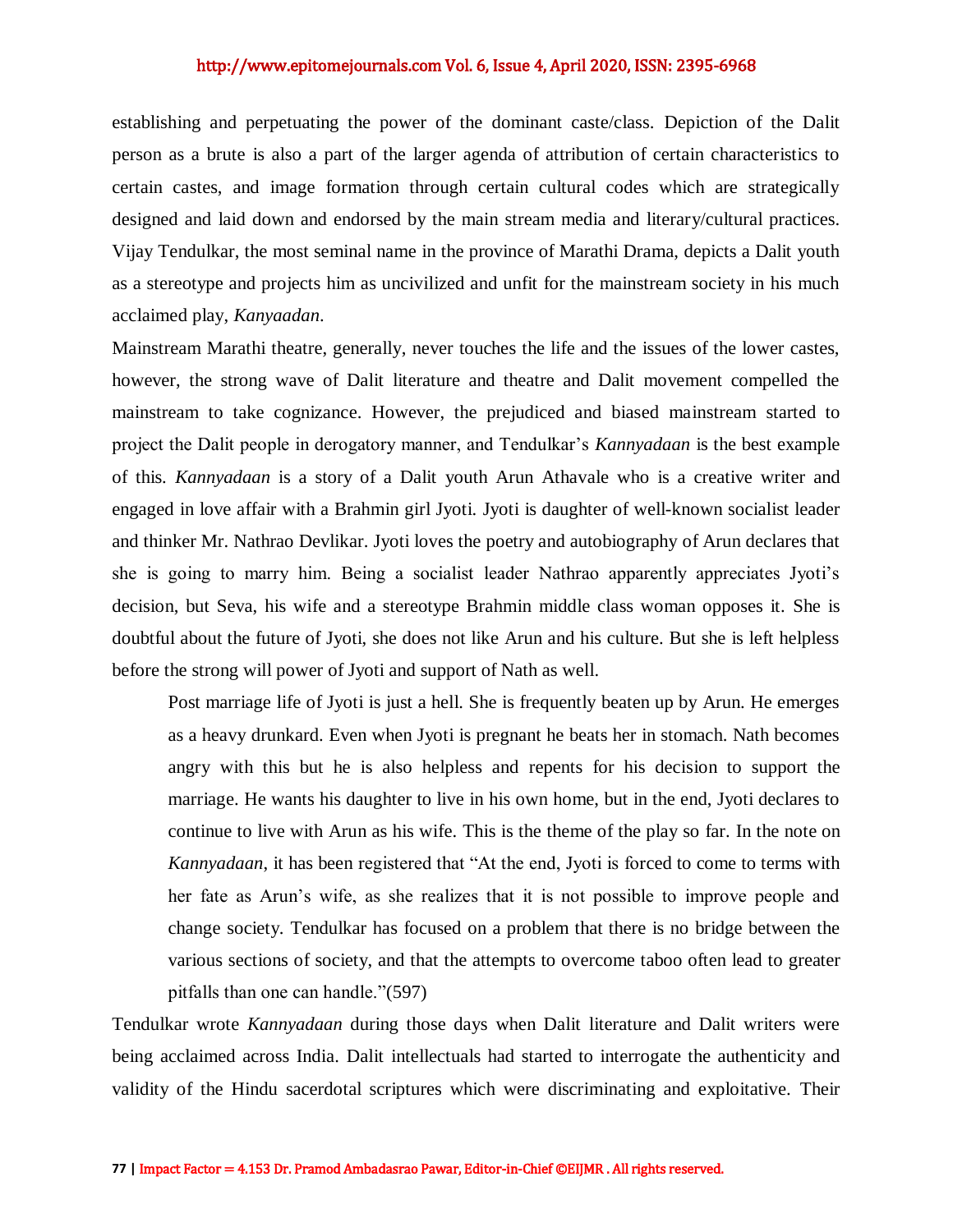### http://www.epitomejournals.com Vol. 6, Issue 4, April 2020, ISSN: 2395-6968

writing was truly Indian writing with realistic depiction of the caste society. They rejected the whole tradition of Brahmin dominated literature established their own, which gained the nomenclature as Dalit literature. At the same time, Dalits had acquired the self consciousness and self esteem on account of reading Phule- Ambedkar philosophy and started a sort of rebellious self assertion which was exposing the hypocrisy of the Brahmanic culture and religion. This might beone of the reasons behind Tendulkar's derogatory portrayal of Dalit writer Arun Athavale in *Kannyadaan*. Elite media has been continuously projecting and depicting lower caste characters as is depicted by Tendulkar. Tendulkar, though a rebellion among the Brahmanic theatre world, strategically accomplices in the age old conspiracy of Brahmanic cultural code designing.Arun is depicted as vulgar, bully and cultureless brute throughout the play. Entry of Arun with Jyoti at her home and interaction with Seva is important to understand Tendulkar's Brahmanic mind set. When Seva asks Arun about the future responsibilities after marriage Arun very shamelessly replies:

Arun: (patience running out) we don't worry about such problems.

Seva: You have to worry. How can anyone escape them?

Arun: No problem. We shall be brewing liquor.

Seva: (Shocked) What?

Arun: Yeah, there's good money in brewing liquor, only you must know the technique. (Seva is shocked and silenced)

Arun: It is a first class profession for two persons. The man bribes the police and the wife serves the customers. People call her aunty. The more striking the auntie's looks, the brisker the trade…... (517)

Tendulkar wants to project Dalits as brewers of illicit liquor, this seems to be covert motive. Dalits cannot be the noble professionals like Brahmans. But, if Arun is a poet, how can he talk like this? How can he ask his wife to serve the customers? There are innumerable dialogues including Arun's perverted culture. He is projected as the rarest rare violent husband in the world.The scene two of the second act also underlines the same mentality of the playwright:

Seva: I have just returned from Dr. Khare's nursing home after getting Jyoti admitted there.

Nath: (Getting up at once) Why? Our Jyoti is alright, isn't she?